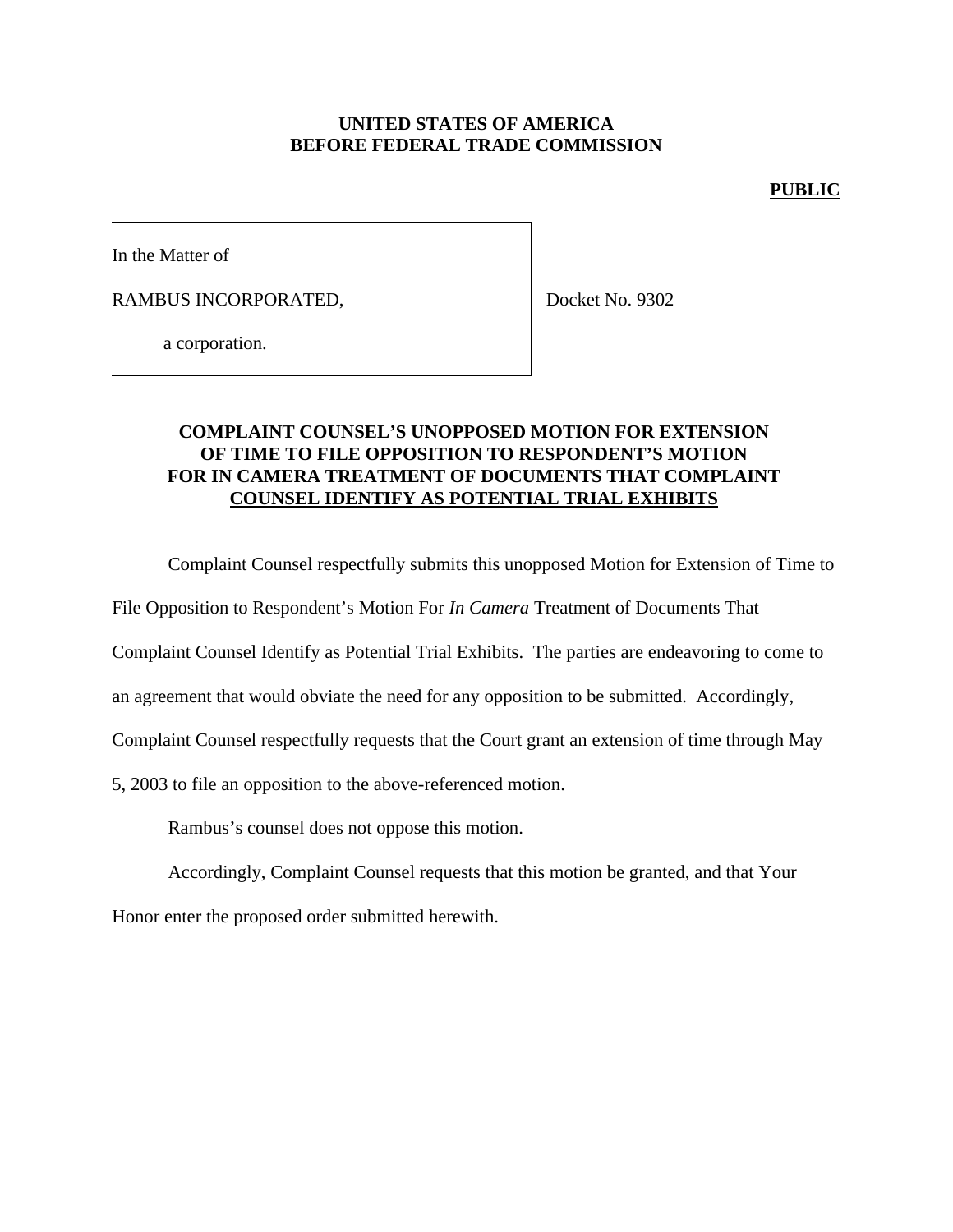Respectfully submitted,

\_\_\_\_\_\_\_\_\_\_\_\_\_\_\_\_\_\_\_\_\_

M. Sean Royall Geoffrey D. Oliver Malcolm L. Catt John C. Weber Robert P. Davis Jerome Swindell Cary E. Zuk

Bureau of Competition Federal Trade Commission Washington, DC 20580 (202)326-2275 (202)326-3496 Counsel Supporting the Complaint

April 28, 2003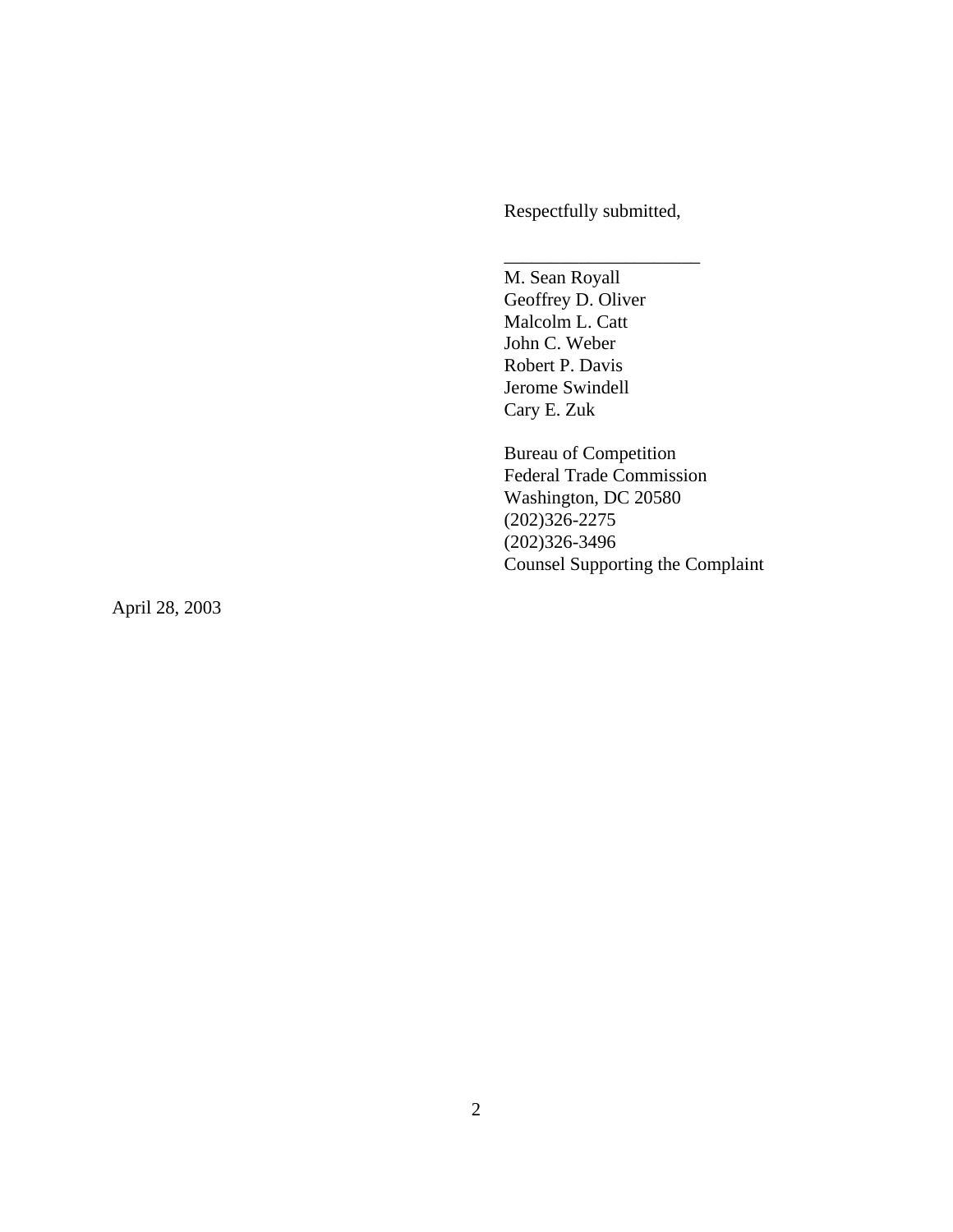# **UNITED STATES OF AMERICA BEFORE FEDERAL TRADE COMMISSION**

### **PUBLIC**

In the Matter of

RAMBUS INCORPORATED,

Docket No. 9302

a corporation.

# **ORDER GRANTING COMPLAINT COUNSEL'S UNOPPOSED MOTION FOR EXTENSION OF TIME TO FILE OPPOSITION TO RESPONDENT'S MOTION FOR IN CAMERA TREATMENT OF DOCUMENTS THAT COMPLAINT COUNSEL IDENTIFY AS POTENTIAL TRIAL EXHIBITS**

Upon consideration of Complaint Counsel's Unopposed Motion for Extension of Time to

File Opposition to Respondent's Motion For *In Camera* Treatment of Documents That

Complaint Counsel Identify as Potential Trial Exhibits, IT IS HEREBY ORDERED, that

Complaint Counsel's Motion is GRANTED, and that Complaint Counsel may file such a reply

on or before Monday, May 5, 2003.

Stephen J. McGuire Chief Administrative Law Judge

\_\_\_\_\_\_\_\_\_\_\_\_\_\_\_\_\_\_\_\_\_\_\_\_\_\_\_\_\_\_\_\_\_

Date: